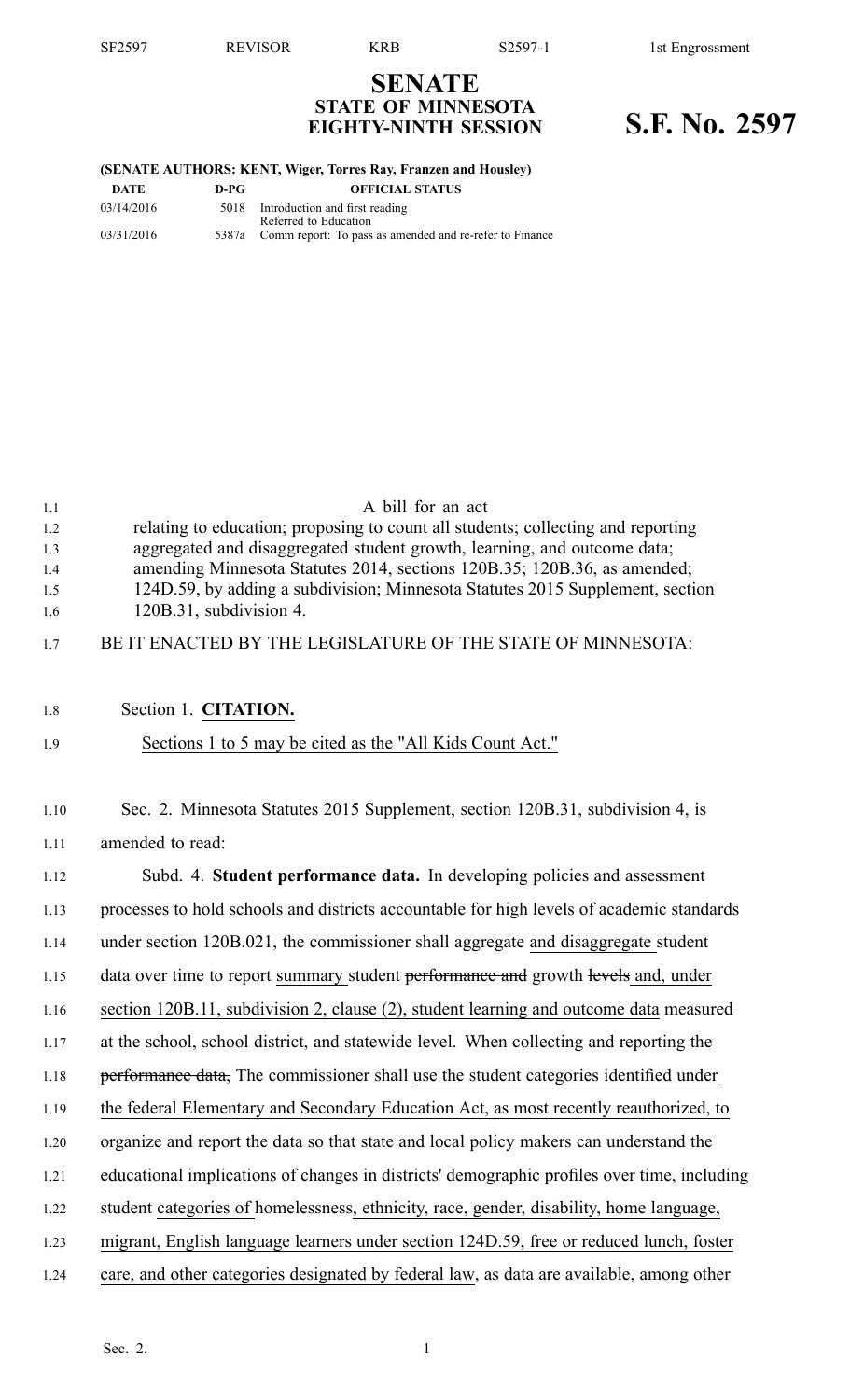2.1 demographic factors. Any repor<sup>t</sup> the commissioner disseminates containing summary data 2.2 on student performance must integrate student performance and the demographic factors 2.3 that strongly correlate with that performance.

2.4 **EFFECTIVE DATE.** This section is effective for the 2016-2017 school year and 2.5 later.

2.6 Sec. 3. Minnesota Statutes 2014, section 120B.35, is amended to read:

## 2.7 **120B.35 STUDENT ACADEMIC ACHIEVEMENT AND GROWTH.**

2.8 Subdivision 1. **School and Student indicators of growth and achievement.** 2.9 The commissioner must develop and implement <sup>a</sup> system for measuring and reporting 2.10 academic achievement and individual student growth, consistent with the statewide 2.11 educational accountability and reporting system. The system components must measure 2.12 and separately repor<sup>t</sup> the adequate yearly progress of schools and the growth of individual 2.13 students: students' current achievement in schools under subdivision 2; and individual 2.14 students' educational growth over time under subdivision 3. The system also must include 2.15 statewide measures of student academic growth that identify schools with high levels 2.16 of growth, and also schools with low levels of growth that need improvement. When 2.17 determining a school's effect, The data must include both statewide measures of student 2.18 achievement and, to the extent annual tests are administered, indicators of achievement 2.19 growth that take into account <sup>a</sup> student's prior achievement. Indicators of achievement and 2.20 prior achievement must be based on highly reliable statewide or districtwide summative, 2.21 interim, or formative assessments. Indicators that take into account <sup>a</sup> student's prior 2.22 achievement must not be used to disregard <sup>a</sup> school's low achievement or to exclude <sup>a</sup> 2.23 school from <sup>a</sup> program to improve low achievement levels.

2.24 Subd. 2. **Federal Expectations for student academic achievement.** (a) Each 2.25 school year, <sup>a</sup> school district must determine if the student achievement levels at each 2.26 school site meet federal expectations. If student achievement levels at <sup>a</sup> school site do 2.27 not meet federal expectations and the site has not made adequate yearly progress for two 2.28 consecutive school years, beginning with the 2001-2002 school year, the district must 2.29 work with the school site to adopt <sup>a</sup> plan to raise student achievement levels to meet 2.30 federal expectations. The commissioner of education shall establish student academic 2.31 achievement levels to comply with this paragraph.

2.32 (b) School sites identified as not meeting federal expectations must develop 2.33 continuous improvement plans in order to meet federal expectations for student academic 2.34 achievement. The department, at <sup>a</sup> district's request, must assist the district and the school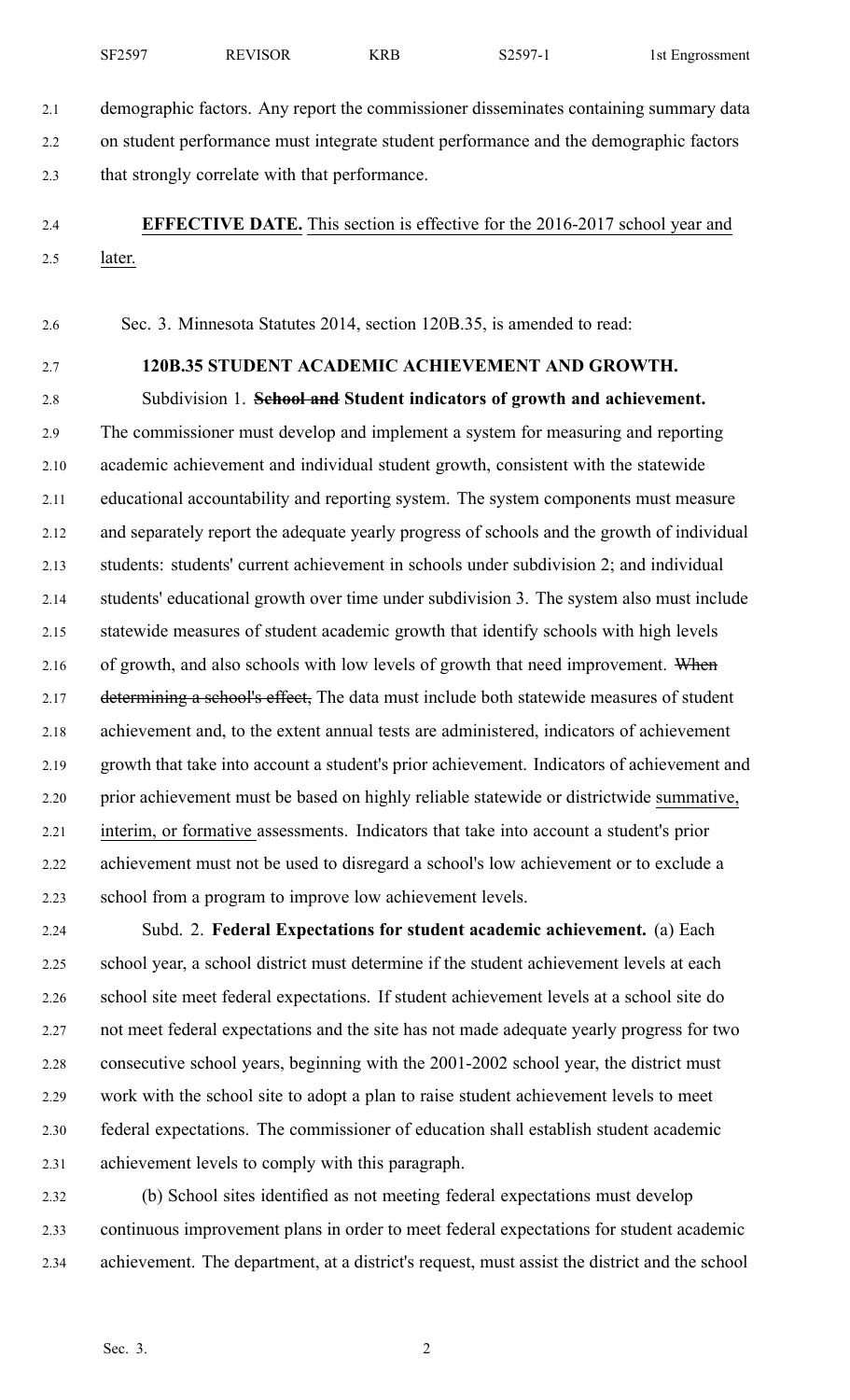- 3.1 site sites in developing a plan to improve student achievement. The plan must include 3.2 parental involvement components.
- 3.3 (c) The commissioner must:
- 3.4 (1) assist school sites and districts identified as not meeting federal expectations; and
- 3.5 (2) provide technical assistance to schools that integrate student achievement 3.6 measures into the school continuous improvement plan.

3.7 (d) The commissioner shall establish and maintain <sup>a</sup> continuous improvement Web 3.8 site designed to make aggregated and disaggregated student growth and, under section 3.9 120B.11, subdivision 2, clause (2), student learning and outcome data on every school 3.10 and district available to parents, teachers, administrators, community members, and the 3.11 general public, consistent with this section.

3.12 Subd. 3. **State growth target; other state measures.** (a) The state's educational 3.13 assessment system measuring individual students' educational growth is based on 3.14 indicators of achievement growth that show an individual student's prior achievement. 3.15 Indicators of achievement and prior achievement must be based on highly reliable 3.16 statewide or districtwide summative, interim, or formative assessments.

3.17 (b) The commissioner, in consultation with <sup>a</sup> stakeholder group that includes 3.18 assessment and evaluation directors, district staff, experts in culturally responsive teaching, 3.19 and researchers, must implement <sup>a</sup> model that uses <sup>a</sup> value-added growth indicator and 3.20 includes criteria for identifying schools and school districts that demonstrate medium and 3.21 high growth under section 120B.299, subdivisions 8 and 9, and may recommend other 3.22 value-added measures under section 120B.299, subdivision 3. The model may be used 3.23 to advance educators' professional development and replicate programs that succeed in 3.24 meeting students' diverse learning needs. Data on individual teachers generated under the 3.25 model are personnel data under section 13.43. The model must allow users to:

3.26 (1) repor<sup>t</sup> student growth consistent with this paragraph; and

3.27 (2) for all student categories, repor<sup>t</sup> and compare aggregated and disaggregated state 3.28 student growth and, under section 120B.11, subdivision 2, clause (2), student learning 3.29 and outcome data using the nine student categories identified under the federal  $2001$ 3.30 No Child Left Behind Act and two Elementary and Secondary Education Act, as most 3.31 recently reauthorized, and other categories, including student gender categories of male 3.32 and female, respectively, following appropriate reporting practices to protect nonpublic 3.33 student data., and, in addition to the Karen community, other student categories as 3.34 determined by the total Minnesota population at or above the 1,000-person threshold 3.35 based on the most recent decennial census, including ethnicity; race; English language 3.36 learners under section 124D.59; diagnosed disabilities or disorders affecting reading or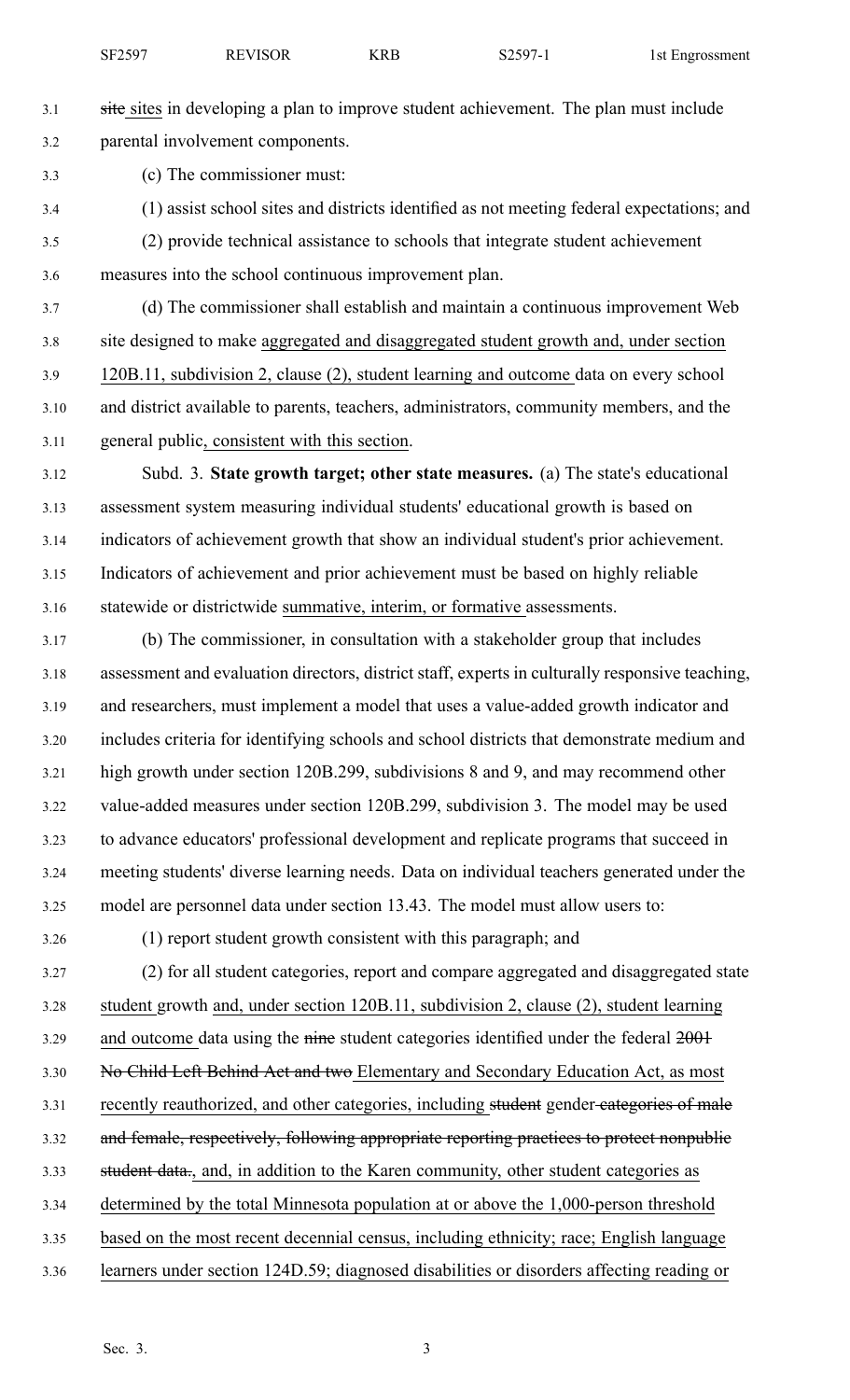SF2597 REVISOR KRB S2597-1 1st Engrossment

4.1 interpretations of letters, words, and other symbols; home language; free or reduced-price 4.2 lunch; migrant; immigrant; homeless; and all students enrolled in <sup>a</sup> Minnesota public 4.3 school who are currently or were previously in foster care, excep<sup>t</sup> that such disaggregation 4.4 and cross tabulation is not required if the number of students in <sup>a</sup> category is insufficient 4.5 to yield statistically reliable information or the results would reveal personally identifiable 4.6 information about an individual student.

4.7 The commissioner must repor<sup>t</sup> measures of student growth and, under section 4.8 120B.11, subdivision 2, clause (2), student learning and outcome data, consistent with 4.9 this paragraph, including the English language development, academic progress, and oral 4.10 academic development of English learners and their native language development if the 4.11 native language is used as <sup>a</sup> language of instruction, and include data on all pupils enrolled 4.12 in <sup>a</sup> Minnesota public school course or program who are currently or were previously 4.13 counted as an English learner under section 124D.59.

4.14 (c) When reporting student performance under section 120B.36, subdivision 1, the 4.15 commissioner annually, beginning July 1, 2011, must repor<sup>t</sup> two core measures indicating 4.16 the extent to which current high school graduates are being prepared for postsecondary 4.17 academic and career opportunities:

4.18 (1) <sup>a</sup> preparation measure indicating the number and percentage of high school 4.19 graduates in the most recent school year who completed course work important to 4.20 preparing them for postsecondary academic and career opportunities, consistent with 4.21 the core academic subjects required for admission to Minnesota's public colleges and 4.22 universities as determined by the Office of Higher Education under chapter 136A; and 4.23 (2) <sup>a</sup> rigorous coursework measure indicating the number and percentage of high 4.24 school graduates in the most recent school year who successfully completed one or more 4.25 college-level advanced placement, international baccalaureate, postsecondary enrollment

4.26 options including concurrent enrollment, other rigorous courses of study under section 4.27 120B.021, subdivision 1a, or industry certification courses or programs.

4.28 When reporting the core measures under clauses (1) and (2), the commissioner must also 4.29 analyze and repor<sup>t</sup> separate categories of information using the nine student categories

4.30 identified under the federal 2001 No Child Left Behind Act and two student gender

4.31 eategories of male and female, respectively Elementary and Secondary Education Act, as

4.32 most recently reauthorized, following appropriate reporting practices to protect nonpublic

4.33 student data. and other categories, including gender, and, in addition to the Karen

4.34 community, other student categories as determined by the total Minnesota population at or

4.35 above the 1,000-person threshold based on the most recent decennial census, including

4.36 ethnicity; race; English language learners under section 124D.59; diagnosed disabilities or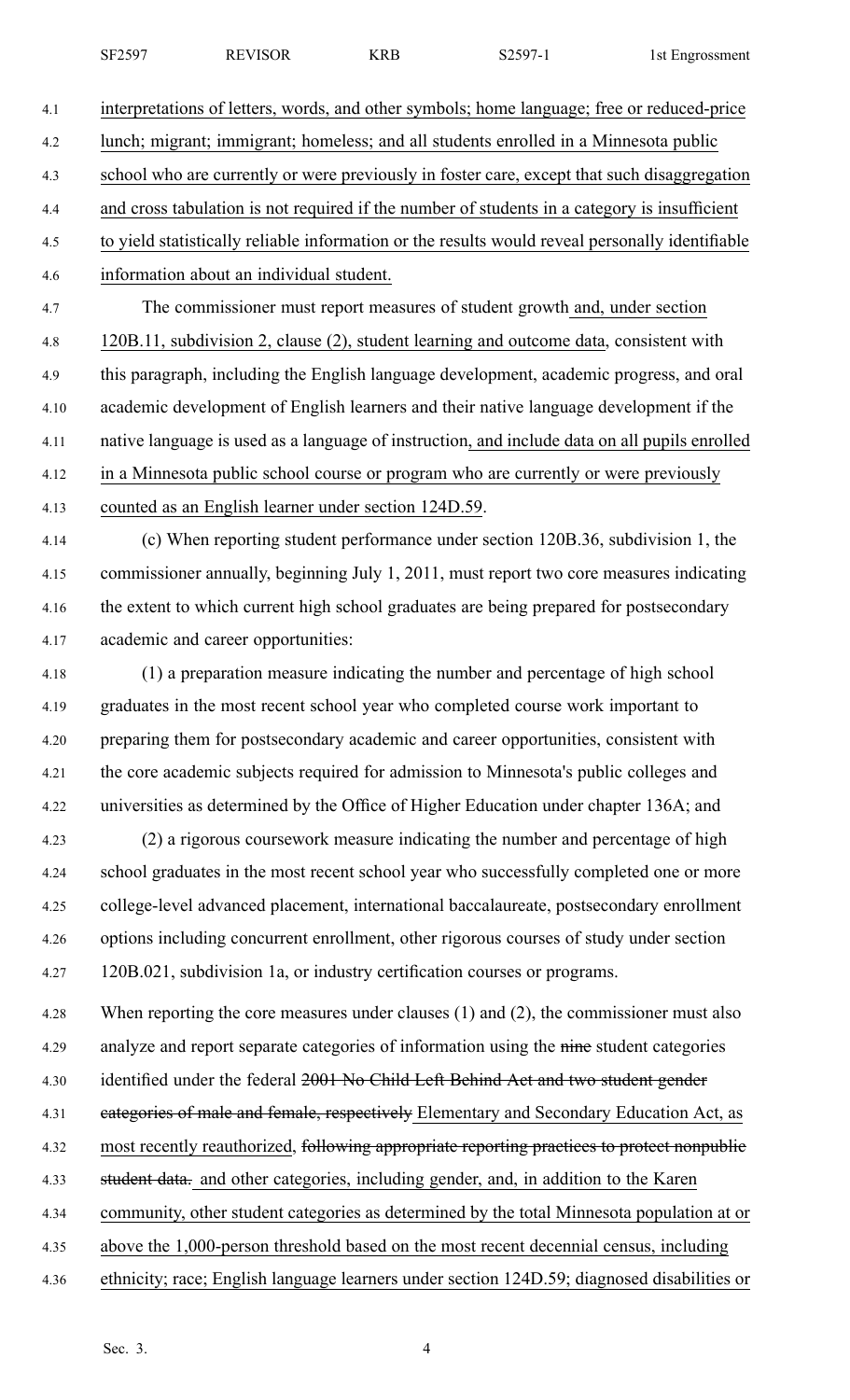SF2597 REVISOR KRB S2597-1 1st Engrossment

5.1 disorders affecting reading or interpretations of letters, words, and other symbols; home 5.2 language; free or reduced-price lunch; migrant; immigrant; homeless; and all students 5.3 enrolled in <sup>a</sup> Minnesota public school who are currently or were previously enrolled in 5.4 foster care, excep<sup>t</sup> that such disaggregation and cross tabulation is not required if the 5.5 number of students in <sup>a</sup> category is insufficient to yield statistically reliable information or 5.6 the results would reveal personally identifiable information about an individual student. 5.7 (d) When reporting student performance under section 120B.36, subdivision 1, the 5.8 commissioner annually, beginning July 1, 2014, must repor<sup>t</sup> summary data on school 5.9 safety and students' engagemen<sup>t</sup> and connection at school. The summary data under this 5.10 paragraph are separate from and must not be used for any purpose related to measuring 5.11 or evaluating the performance of classroom teachers. The commissioner, in consultation 5.12 with qualified experts on student engagemen<sup>t</sup> and connection and classroom teachers, 5.13 must identify highly reliable variables that generate summary data under this paragraph. 5.14 The summary data may be used at school, district, and state levels only. Any data on 5.15 individuals received, collected, or created that are used to generate the summary data 5.16 under this paragraph are nonpublic data under section 13.02, subdivision 9. 5.17 (e) For purposes of statewide educational accountability, the commissioner must 5.18 identify and repor<sup>t</sup> measures that demonstrate the success of learning year program 5.19 providers under sections 123A.05 and 124D.68, among other such providers, in improving 5.20 students' graduation outcomes. The commissioner, beginning July 1, 2015, must annually 5.21 repor<sup>t</sup> summary data on: 5.22 (1) the four- and six-year graduation rates of students under this paragraph; 5.23 (2) the percen<sup>t</sup> of students under this paragraph whose progress and performance 5.24 levels are meeting career and college readiness benchmarks under section 120B.30, 5.25 subdivision 1; and 5.26 (3) the success that learning year program providers experience in: 5.27 (i) identifying at-risk and off-track student populations by grade; 5.28 (ii) providing successful prevention and intervention strategies for at-risk students; 5.29 (iii) providing successful recuperative and recovery or reenrollment strategies for 5.30 off-track students; and 5.31 (iv) improving the graduation outcomes of at-risk and off-track students.

5.32 The commissioner may include in the annual repor<sup>t</sup> summary data on other education 5.33 providers serving <sup>a</sup> majority of students eligible to participate in <sup>a</sup> learning year program.

5.34 (f) The commissioner, in consultation with recognized experts with knowledge and 5.35 experience in assessing the language proficiency and academic performance of all English 5.36 learners enrolled in <sup>a</sup> Minnesota public school course or program who are currently or were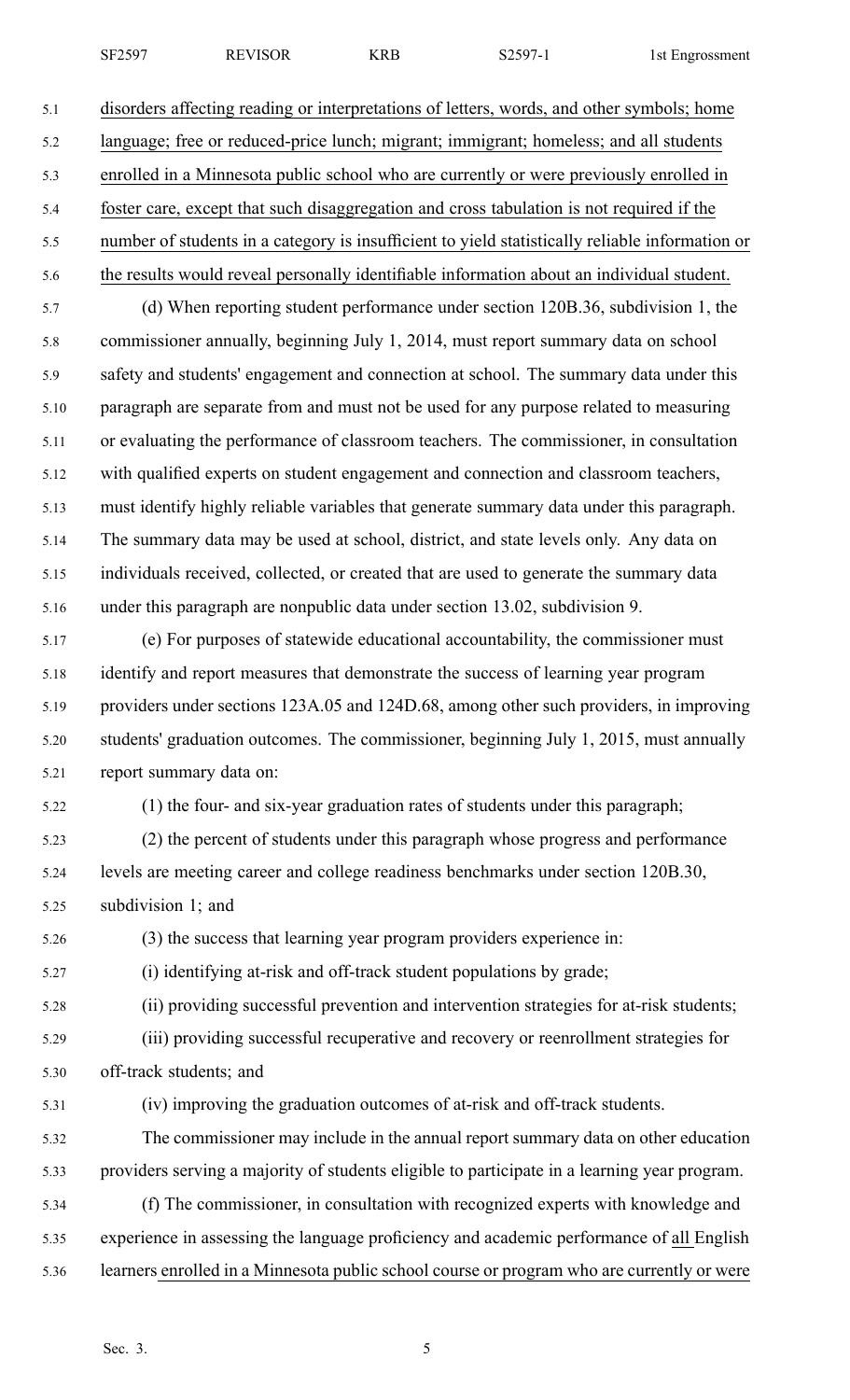6.1 previously counted as an English learner under section 124D.59, must identify and repor<sup>t</sup> 6.2 appropriate and effective measures to improve current categories of language difficulty and 6.3 assessments, and monitor and repor<sup>t</sup> data on students' English proficiency levels, program 6.4 placement, and academic language development, including oral academic language.

6.5 Subd. 4. **Improving schools.** Consistent with the requirements of this section, 6.6 beginning June 20, 2012, the commissioner of education must annually repor<sup>t</sup> to the 6.7 public and the legislature best practices implemented in those schools that demonstrate 6.8 high growth compared to the state growth target.

6.9 Subd. 5. **Improving graduation rates for students with emotional or behavioral** 6.10 **disorders.** (a) A district must develop strategies in conjunction with parents of students 6.11 with emotional or behavioral disorders and the county board responsible for implementing 6.12 sections 245.487 to 245.4889 to keep students with emotional or behavioral disorders in 6.13 school, when the district has <sup>a</sup> drop-out rate for students with an emotional or behavioral 6.14 disorder in grades 9 through 12 exceeding 25 percent.

6.15 (b) A district must develop <sup>a</sup> plan in conjunction with parents of students with 6.16 emotional or behavioral disorders and the local mental health authority to increase the 6.17 graduation rates of students with emotional or behavioral disorders. A district with <sup>a</sup> 6.18 drop-out rate for children with an emotional or behavioral disturbance in grades 9 through 6.19 12 that is in the top 25 percen<sup>t</sup> of all districts shall submit <sup>a</sup> plan for review and oversight 6.20 to the commissioner.

# 6.21 **EFFECTIVE DATE.** This section is effective for the 2016-2017 school year and 6.22 later.

6.23 Sec. 4. Minnesota Statutes 2014, section 120B.36, as amended by Laws 2015, First 6.24 Special Session chapter 3, article 2, section 8, is amended to read:

### 6.25 **120B.36 SCHOOL ACCOUNTABILITY; APPEALS PROCESS.**

6.26 Subdivision 1. **School performance reports.** (a) The commissioner shall repor<sup>t</sup> 6.27 student academic performance data under section 120B.35, subdivision subdivisions 6.28 2, paragraph (b), and 3; the percentages of students showing low, medium, and high 6.29 growth under section 120B.35, subdivision 3, paragraph (b); school safety and student 6.30 engagemen<sup>t</sup> and connection under section 120B.35, subdivision 3, paragraph (d); rigorous 6.31 coursework under section 120B.35, subdivision 3, paragraph (c); the percentage of 6.32 students under section 120B.35, subdivision 3, paragraph (b), clause (2), whose progress 6.33 and performance levels are meeting career and college readiness benchmarks under 6.34 sections 120B.30, subdivision 1, and 120B.35, subdivision 3, paragraph (e); longitudinal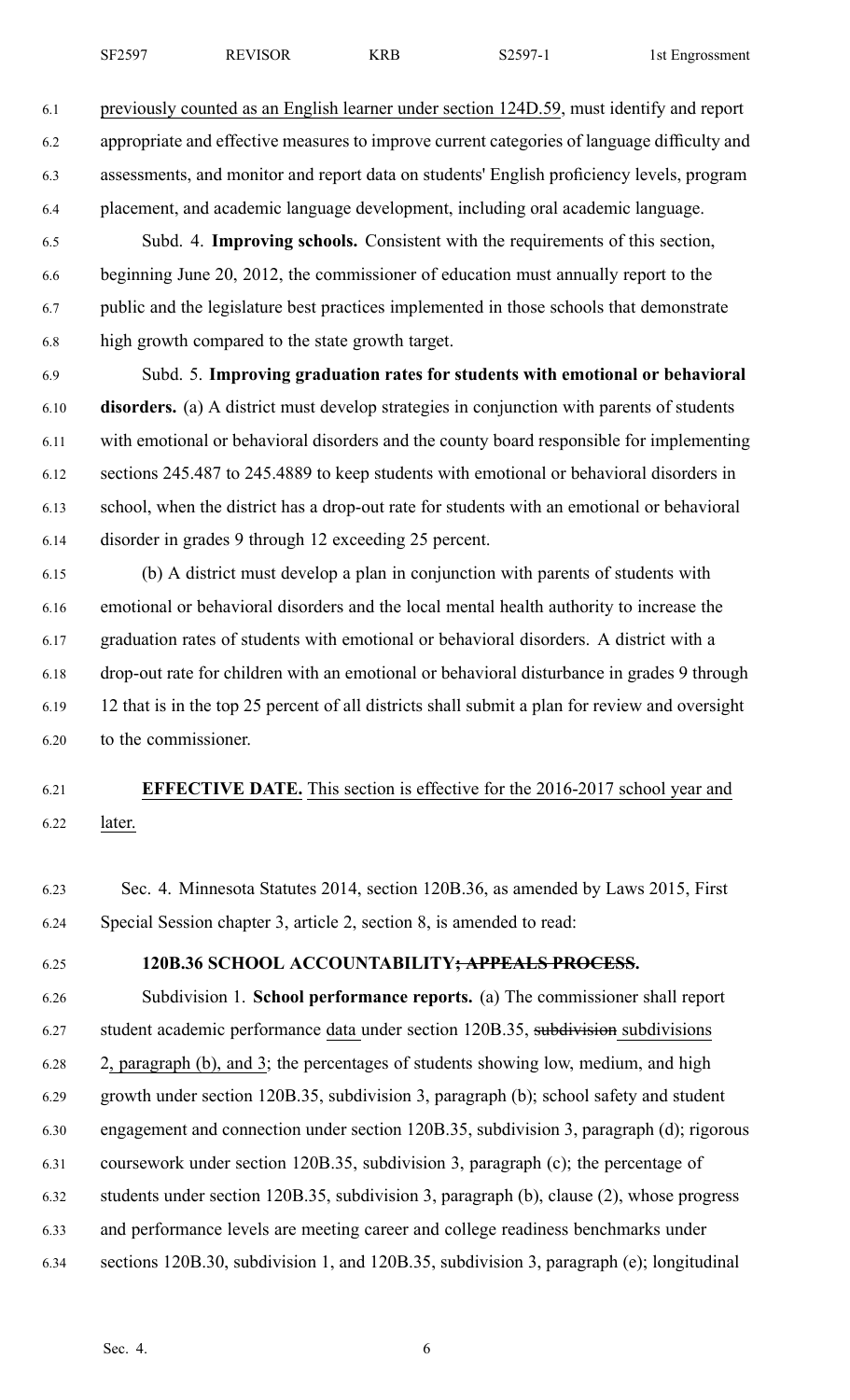7.1 data on the progress of eligible districts in reducing disparities in students' academic 7.2 achievement and realizing racial and economic integration under section 124D.861; 7.3 the acquisition of English, and where practicable, native language academic literacy, 7.4 including oral academic language, and the academic progress of all English learners 7.5 under section 124D.59, subdivisions 2 and 2a enrolled in <sup>a</sup> Minnesota public school 7.6 course or program who are currently or were previously counted as an English learner 7.7 under section 124D.59; two separate student-to-teacher ratios that clearly indicate the 7.8 definition of teacher consistent with sections 122A.06 and 122A.15 for purposes of 7.9 determining these ratios; staff characteristics excluding salaries; student enrollment 7.10 demographics; all students enrolled in <sup>a</sup> Minnesota public school course or program who 7.11 are currently or were previously in foster care, student homelessness, and district mobility; 7.12 and extracurricular activities. The repor<sup>t</sup> also must indicate <sup>a</sup> school's adequate yearly 7.13 progress status under applicable federal law, and must not set any designations applicable 7.14 to high- and low-performing schools due solely to adequate yearly progress status. 7.15 (b) The commissioner shall develop, annually update, and pos<sup>t</sup> on the department

7.16 Web site school performance reports.

- 7.17 (c) The commissioner must make available performance reports by the beginning 7.18 of each school year.
- 7.19 (d) A school or district may appeal its adequate yearly progress status in writing to 7.20 the commissioner within 30 days of receiving the notice of its status. The commissioner's 7.21 decision to uphold or deny an appeal is final.
- 7.22 (e) School performance data are nonpublic data under section 13.02, subdivision 9, 7.23 until the commissioner publicly releases the data. The commissioner shall annually pos<sup>t</sup> 7.24 school performance reports to the department's public Web site no later than September 1, 7.25 excep<sup>t</sup> that in years when the reports reflect new performance standards, the commissioner 7.26 shall pos<sup>t</sup> the school performance reports no later than October 1.
- 7.27 Subd. 2. **Adequate yearly student progress and other data.** All data the 7.28 department receives, collects, or creates to determine adequate yearly progress status 7.29 under Public Law 107-110, section 1116, set state growth targets, and determine student 7.30 growth, learning, and outcomes under section 120B.35 are nonpublic data under section 7.31 13.02, subdivision 9, until the commissioner publicly releases the data. Districts must 7.32 provide parents sufficiently detailed summary data to permit parents to appeal under 7.33 Public Law 107-110, section 1116(b)(2). The commissioner shall annually pos<sup>t</sup> federal 7.34 adequate yearly progress data and state student growth, learning, and outcome data to the 7.35 department's public Web site no later than September 1, excep<sup>t</sup> that in years when adequate